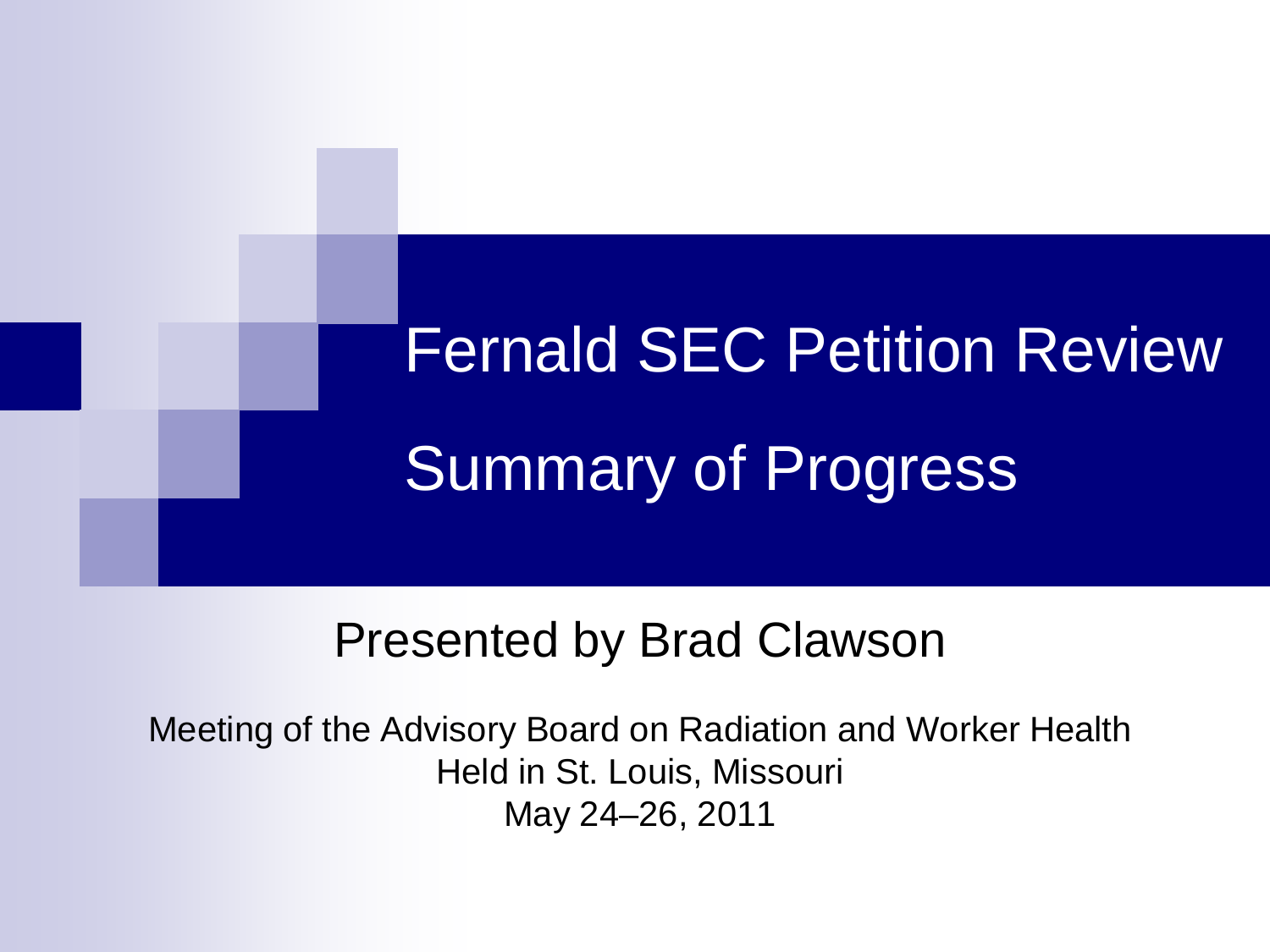#### **Fernald Issues Resolution (November 2006–April 2011)**

- SC&A Submits Site Profile Review 11/10/2006
- SC&A Submits SEC PER Review 07/02/2007

□ Six Principal SEC Issues Identified

- Ten Work Group Meetings (August 2007 April 2011)
	- $\Box$  Numerous white paper exchanges and work group discussions
		- SC&A and NIOSH have each prepared over 20 white papers and supporting documents during this time
	- $\Box$  April 19, 2011 work group meeting
		- **Three SEC issues remain**
		- April 15, 2011: NIOSH submits ORAUT-RPRT-0052 "Feed Materials Production Center Internal Dose Topics" in response to work group action items

 $\Box$  Compilation of previous position statements

 April 17, 2011: NIOSH delivers response to SC&A second RU white paper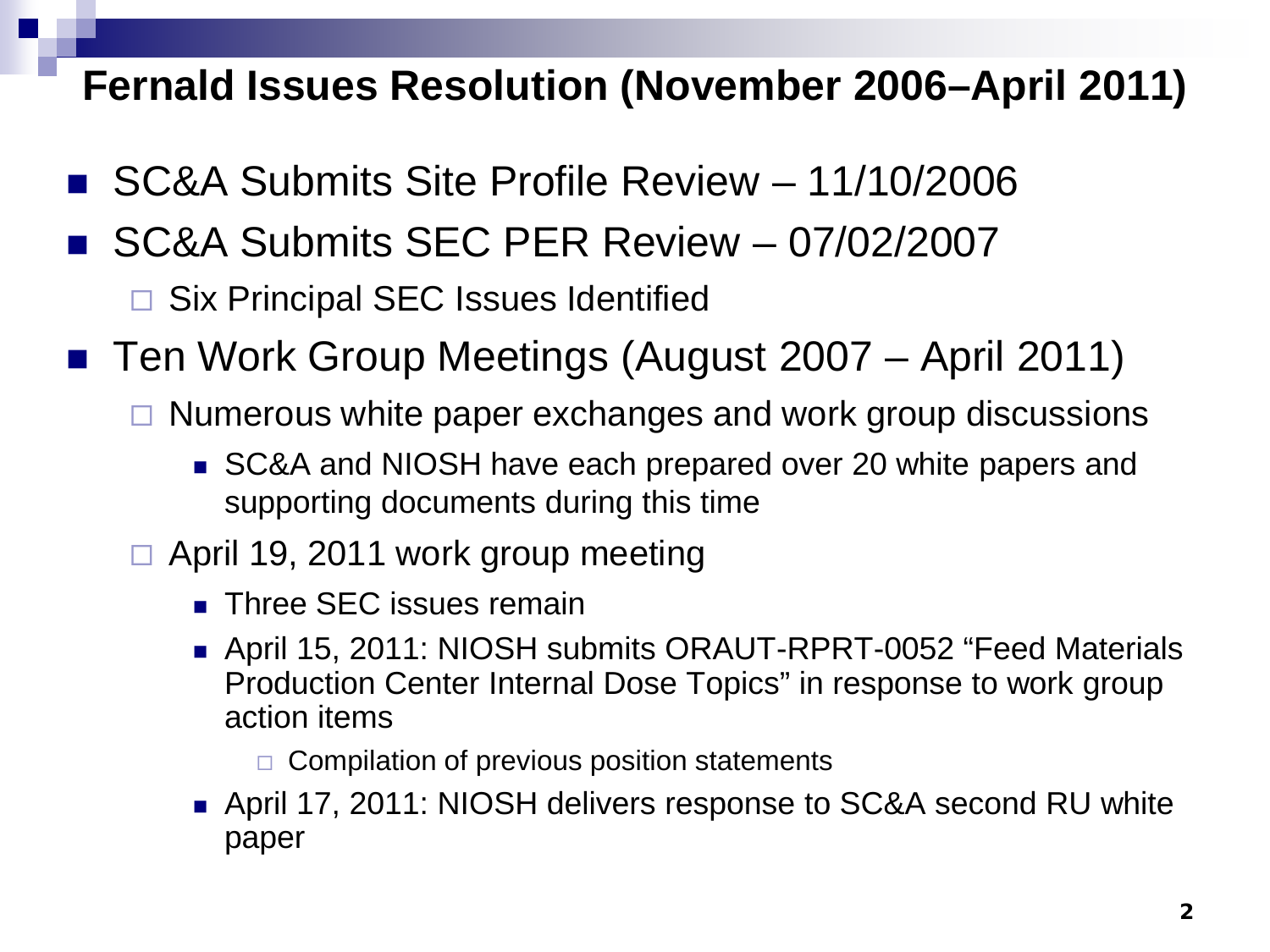## **Progress on SEC Issues**

#### **Outstanding Issues as of April 19, 2011 work group meeting**

- **Issue #1: Coworker Model for Uranium Internal Exposures**
	- November 2010: NIOSH to perform an analysis of construction worker (CW) vs. non-CW uranium bioassay data for ORAUT-OTIB-0078 and deliver a report to the Board
		- No report delivered as of April 19, 2011

#### **Issue #3: Recycled Uranium (RU)**

- □ 2 SC&A white papers (March 2009, February 2011)
- $\Box$  Topic of ongoing discussions since April 2009 (5 meetings)
- $\Box$  No progress until April 19, 2011 WG meeting
- □ Significant SEC issues remain
- □ SC&A: Preliminary response
	- No new SC&A actions authorized after April 19 meeting
- □ April 19 meeting: NIOSH indicates that 450 boxes of site-specific records have been discovered (contents unknown)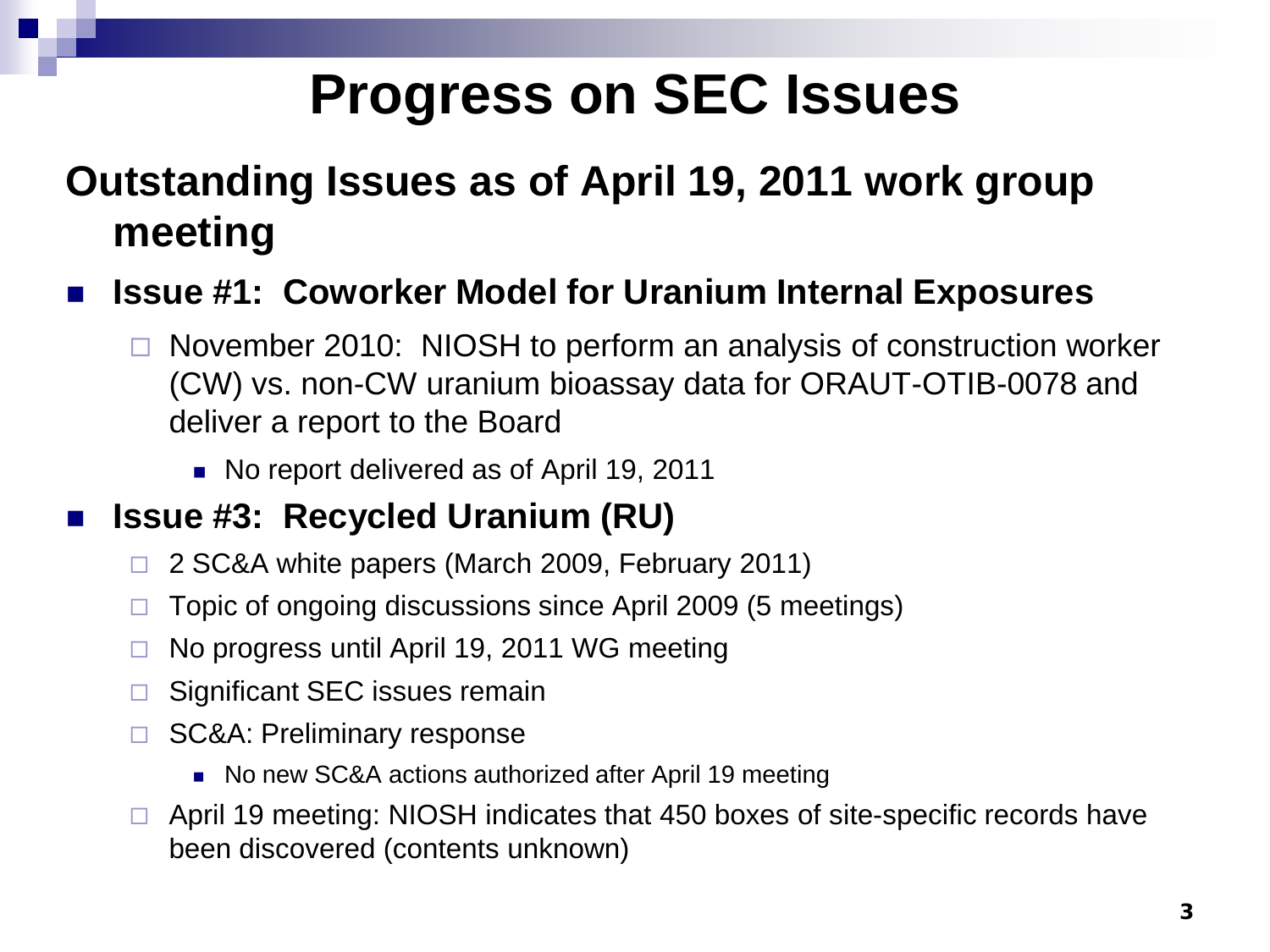## **Progress on SEC Issues, Continued**

#### **Outstanding Issues as of April 19, 2011 work group meeting**

- **Issue #6B: Reconstruction of internal exposures from inhalation of Th-232 from in-vivo (chest count) data (1968-1988)**
	- NIOSH white paper issued January 2008
	- Topic of work group discussions since January 2010 (4 meetings)
	- SC&A issues review of NIOSH white paper July 2010
	- □ NIOSH tasked to respond to SC&A review at November 2010 WG meeting
	- □ NIOSH submits two memos on January 19, 2011 in response to this SC&A review
	- □ Issue discussed in detail at April 2011 meeting
	- Issues remain regarding data integrity and completeness